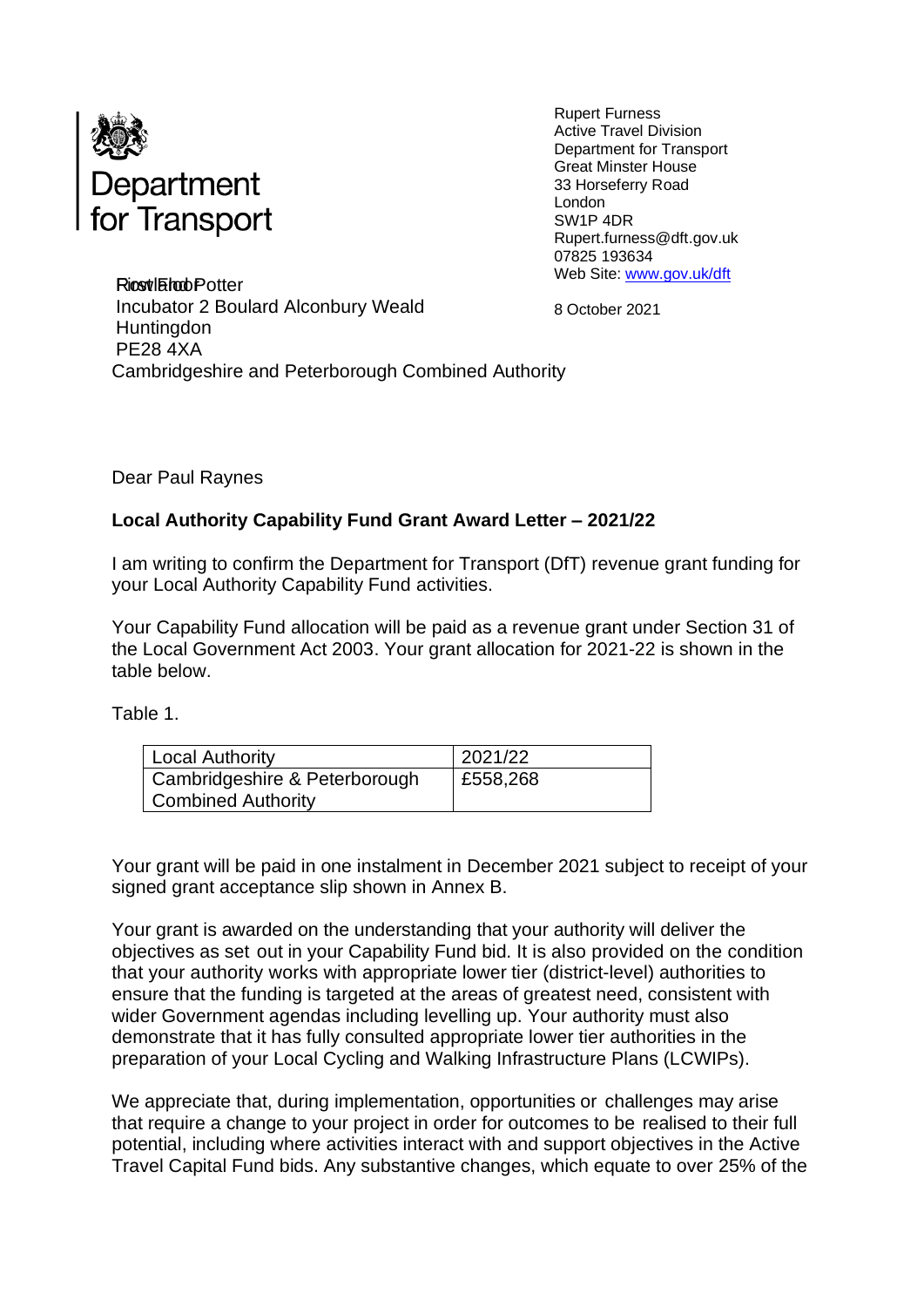total sum of your revenue funding allocation, should be reported to the Department for Transport. However, should the change be substantial enough so as to cease to represent the programme for which funding was awarded, or should your ability to deliver the objectives for which funding was awarded be significantly compromised, the Department reserves the right to reclaim any unspent revenue funding.

Future Government Spending Rounds are subject to evidence showing good performance in delivery. This means that poor or non-delivery of bid objectives for this Capability Fund may have an impact on the funding your authority receives in future. This includes adherence to LTN1/20 and other good practice for any network planning or design activities undertaken with this funding.

For any grant, Government is required to monitor the effectiveness of any public investment. We therefore expect you to have robust monitoring and evaluation plans in place, including, where applicable, reporting on how behaviour change interventions are targeted at the specific groups detailed in proposals. Monitoring and evaluation requirements remain the responsibility of your authority, and are expected to be undertaken as required to meet your own internal needs. DfT will also require annual monitoring returns showing how the funding has been spent, and a report summarising evaluation activities. Selected authorities may also be invited to participate in a DfT-funded national evaluation. We have produced detailed guidance to support authorities to meet monitoring and evaluation requirements and drive up the quality and consistency of monitoring and evaluation data. If you need any assistance please contact local.evaluation@dft.gov.uk.

With regards to assurance, local authorities are public authorities and are expected to have robust accounting, monitoring and transparency arrangements in place to allow for appropriate accountability to their communities. The Department has decided that these arrangements should be sufficient to allow for proportionate local scrutiny of the Capability Fund Grant funding. The Department, however, reserves the right to approach authorities if internal or external auditors require information relevant to their scheme. There may also be a requirement for local authorities to participate in a national evaluation of Capability Fund activities. The authority would be expected to comply with such requests. The Department may also approach your authority to request a visit to your project to review progress. We will notify you if this becomes necessary.

This grant may be subject to the new rules on subsidy control. It is the responsibility of the receiving organisation to satisfy themselves that they are compliant with the new rules on subsidy control when using this funding. LA's should ensure that they are versed on the new subsidy control rules, and further guidance is available from: https://www.gov.uk/government/publications/complying-with-the-uksinternationalobligations-on-subsidy-control-guidance-for-public-authorities .

Please now arrange for your Section 151 officer to sign and date the grant acceptance slip in Annex B and return it to DfT. We will issue your grant determination letter and make payment in December 2021.

Yours sincerely,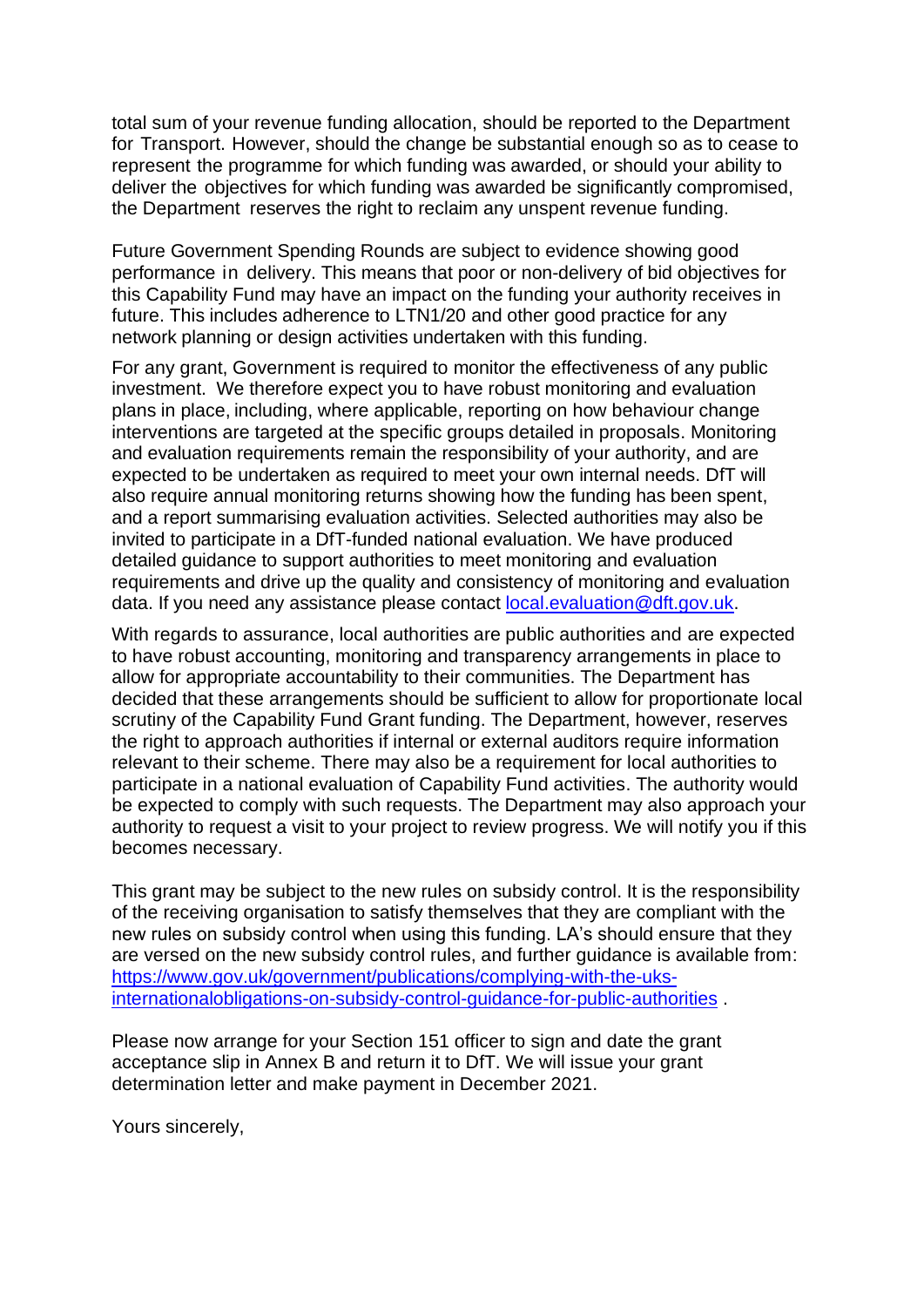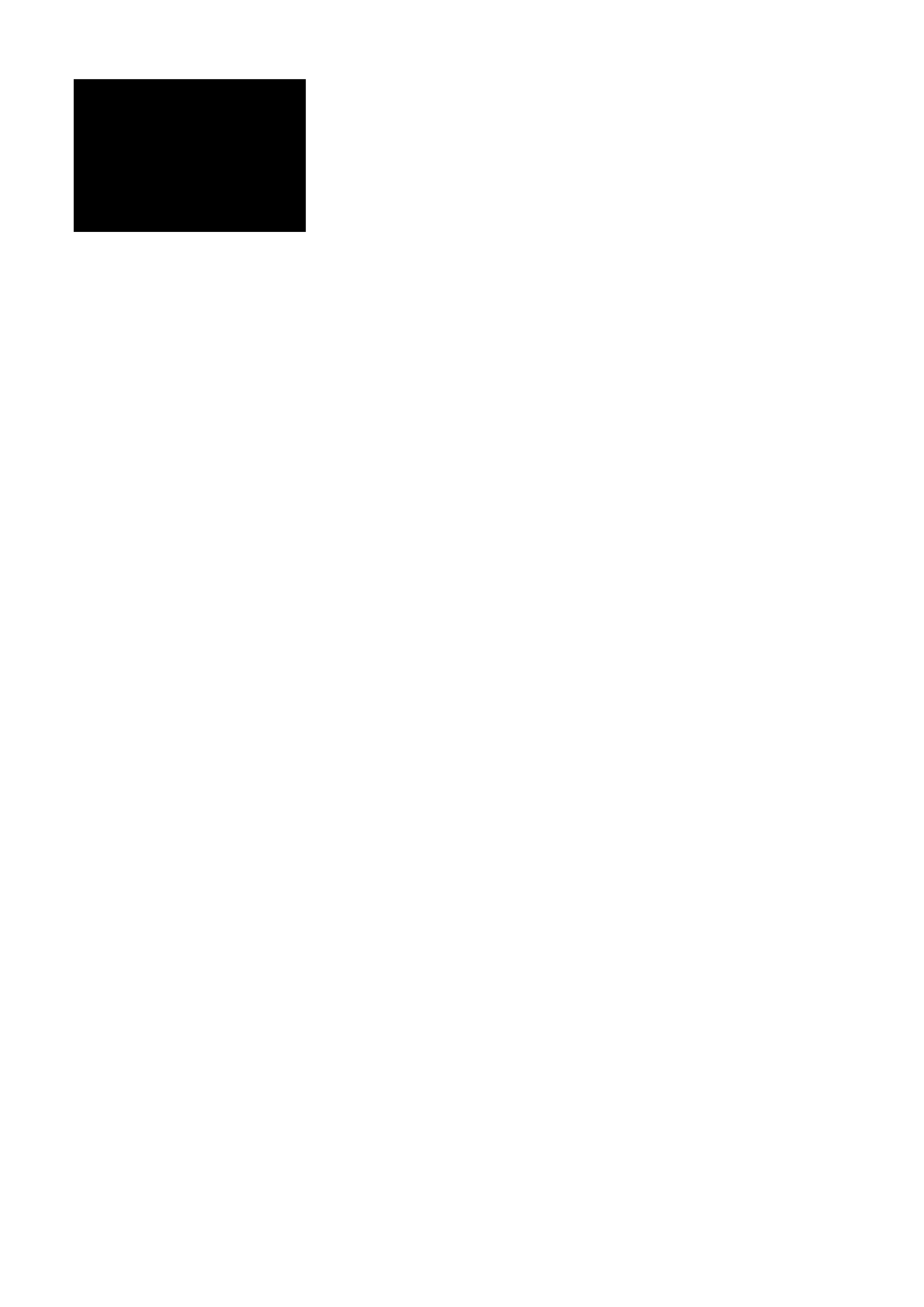# **ANNEX A**

### **INFORMATION ON RECEIVING GRANT**

- 1. The grant will be paid in one instalment in December 2021 subject to receipt of your signed acceptance slip.
- 2. Our grant may be audited by the Department or external auditors, and if this is the case, the Department will notify your authority in writing. The authority is expected to comply with any such arrangements.
- 3. It is suggested that claimants familiarise themselves with the Fraud Act 2006 and the Bribery Act 2010 when making claims, and in provision of funding to partner organisations.
- 4. Personal information collected for grant purposes will be used by the Department for Transport for administering the Capability Fund. We may share information for the purposes of countering fraud or otherwise as required or permitted by law.
- 5. The Department will observe its obligations under the Data Protection Act 1998 in responding to requests made under the Freedom of Information Act 2000. Where a request includes personal information that you have provided, we will consult you before deciding whether such information should be disclosed. Information about junior staff who are not in public facing roles will not normally be disclosed.